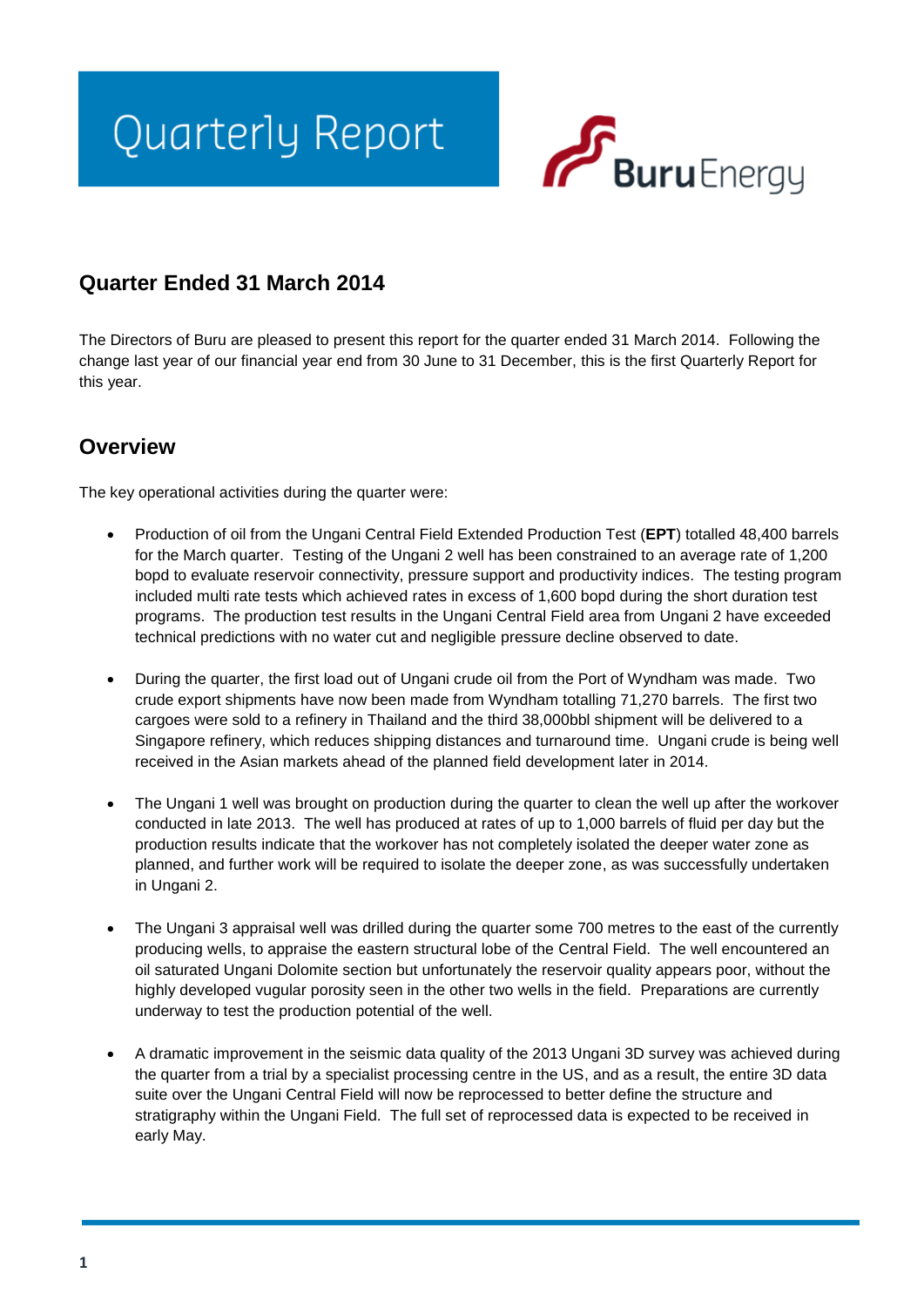- During the quarter the Coastal Area Joint Venture (Apache, Buru & Mitsubishi) agreed to the drilling of two exploration targets, Olympus and Commodore, with potential resources ranging from 5 to in excess of 30 million barrels of oil if hydrocarbons are present. These wells are scheduled for third quarter drilling.
- The combined outcomes of the unexpected Ungani 3 result necessitating a re-evaluation of the Ungani reservoir distribution, the dramatic improvement in data quality from the reprocessing of the Ungani 3D (necessitating a complete reprocessing of the data set ahead of any further drilling), together with the better than expected performance of Ungani 2 in the Ungani Central Field , and the decision to acquire large scale 3D seismic surveys along trend from the Ungani Central Field, led to a financially and operationally prudent decision to demobilise the Crusader 405 rig.
- Significant progress was made on the 2014 Laurel tight gas testing preparations and approvals in the March quarter. The operations plan was submitted to the DMP for approval and the Environmental Management Plan was reviewed by the DMP and the EPA and deemed not to need independent review by the EPA due to the low impact and limited scope of work. This decision received 81 public submissions and the Company responded to all appeals in detail to the Appeals Convener. During the quarter the Company also undertook extensive community consultation and supported the Traditional Owners in access to independent experts to review the proposed program. Based on discussions to date the Company expects to receive formal regulatory approval in the second quarter and commence operations in the third quarter.

## **Financial**

The ASX Appendix 5B attached to this report contains the Company's cash flow statement for the first quarter of 2014. The material elements of the cash flow in the period were:

- Exploration expenditure of \$2.7 million for the quarter, comprising rig mobilisation costs, completion of the Frome Rocks 2D seismic survey, and review and preparation activity for the TGS14 and exploration programs. Exploration expenditure for the quarter was offset by the receipt of a Research and Development tax rebate of \$3.5 million.
- Ungani Development expenditure of \$9.0 million, the majority of which were costs associated with the drilling of the Ungani 3 well.
- Ungani production operating expenditure of \$2.1 million. Cash inflows from sales of Ungani crude during the quarter were \$1.6 million, with approximately 35,000 bbls held in inventory on behalf of the Joint Venture at 31 March 2014, with an anticipated sales value of some \$3.8 million. This parcel of crude was subsequently lifted from Wyndham Port on 9 April. Production during the quarter was reduced by periods of shut-in during the wet season due to road closures.
- Administration and corporate costs of \$3.2 million, consistent with prior periods.

The Company recorded a net cash outflow of \$15.5 million for the quarter and at the end of the quarter had net cash reserves of \$44.7 million.

The Company is forecasting a net cash outflow of some \$4.5 million in the June 2014 quarter, as follows:

- **Exploration** \$4.5 million of exploration costs are estimated to be payable in the June 2014 quarter, including costs to demob the Crusader 405 rig and costs related to the 2014 seismic programme.
- **Development** \$0.5 million is estimated to be payable in the June 2014 quarter, being Buru's share of costs associated with preparations for the full field development decision.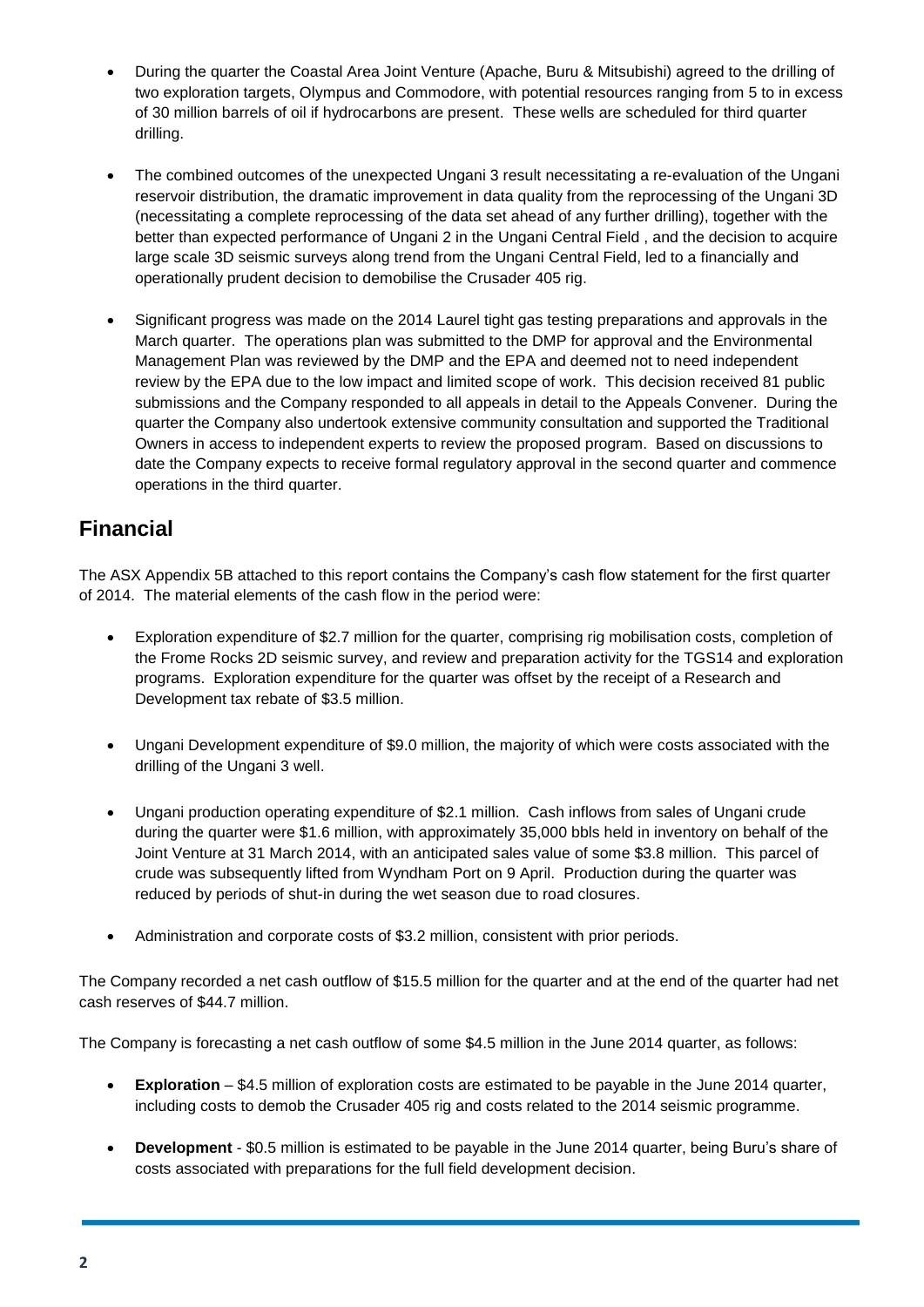- **Production** \$2.5 million of production costs are estimated to be payable in the June 2014 quarter, being Buru's share of the operating costs for the Ungani EPT. Net cash inflows to Buru from sales are estimated at \$6.0 million during the quarter.
- **Administration and Corporate** \$3.0 million in administration and corporate costs are estimated to be payable in the June 2014 quarter.

## **Production and Development**

#### **Ungani Production**

Despite heavy seasonal rainfall in the Ungani area during the wet season, the EPT continued to perform well with 48,400 barrels of oil produced during the quarter. As planned, there were periods during which the wet weather necessitated the closure of roads for safety and operational reasons and these closures restricted production during January and February. However, rainfall was significantly lower in March, leading to good access track availability.

Four road trains are currently transporting crude from Ungani to Wyndham with production averaging 1,200 bopd with no water cut, and no evident pressure depletion. The reservoir performance is significantly exceeding modelled technical expectations. A fifth road train commenced operation in April which will further increase the transport capacity to Wyndham Port, with oil sales only constrained by vessel availability from the export route through Wyndham Port.

On 7 February, the Company announced that it had successfully completed its first load out of Ungani crude oil from the Port of Wyndham, with the shipment being sold to a refinery in Thailand. The second crude shipment of 38,000 bbls departed for Thailand on 9 April. The first two cargoes have been sold into Thailand due to its readiness to accept the relatively small vessel and crude shipment size. Terms for the third shipment to be sold into Singapore have now been concluded. Sales to Singaporean refineries will reduce the vessel round trip time to 20 days with associated cost and efficiency gains.

During the quarter, production testing continued on the Ungani 1 well which produced oil with water at fluid rates in excess of 1,000bbls/day. The original Ungani 1 workover was a more complicated dual completion than the Ungani 2 workover, and was aimed at being able to produce from the shallower oil zone and inject any produced water into the deeper water zone. The workover did not successfully isolate the two zones and further work is required in the second quarter to separate the two zones and bring the well into test production, as successfully undertaken in Ungani 2.

Following the start-up period for the EPT, which necessitated extensive preparations and manning, a field cost optimisation review is underway to reduce fixed and variable operating costs where possible.

As a result of Ungani 2 production being in excess of modelled predictions, the requirement to reprocess the 3D seismic, the Ungani 3 interpreted tight reservoir result, and the necessity to workover and test the Ungani well, the field is being remapped and extensive technical analysis is being carried out ahead of the final development plan being agreed by the Joint Venture and submitted for approval to the DMP.

The full field development export options are currently being reviewed and while Wyndham remains a relatively short-term export solution negotiations for access to Broome Port are being progressed. A decision to commit to Broome for full field development could result in export from Broome commencing early in 2015.

#### **Blina and Sundown Oil Fields**

The Blina and Sundown oil fields remained shut-in during the quarter.

## **Drilling**

The Crusader 405 rig was mobilised to the Ungani 3 site and the well was spudded on 14 January 2014. The Ungani 3 well is located in production application STP-PRA-0004 in exploration permit EP 391 some 100 kilometres to the east of Broome, and fifty kilometres from the Great Northern Highway along the Ungani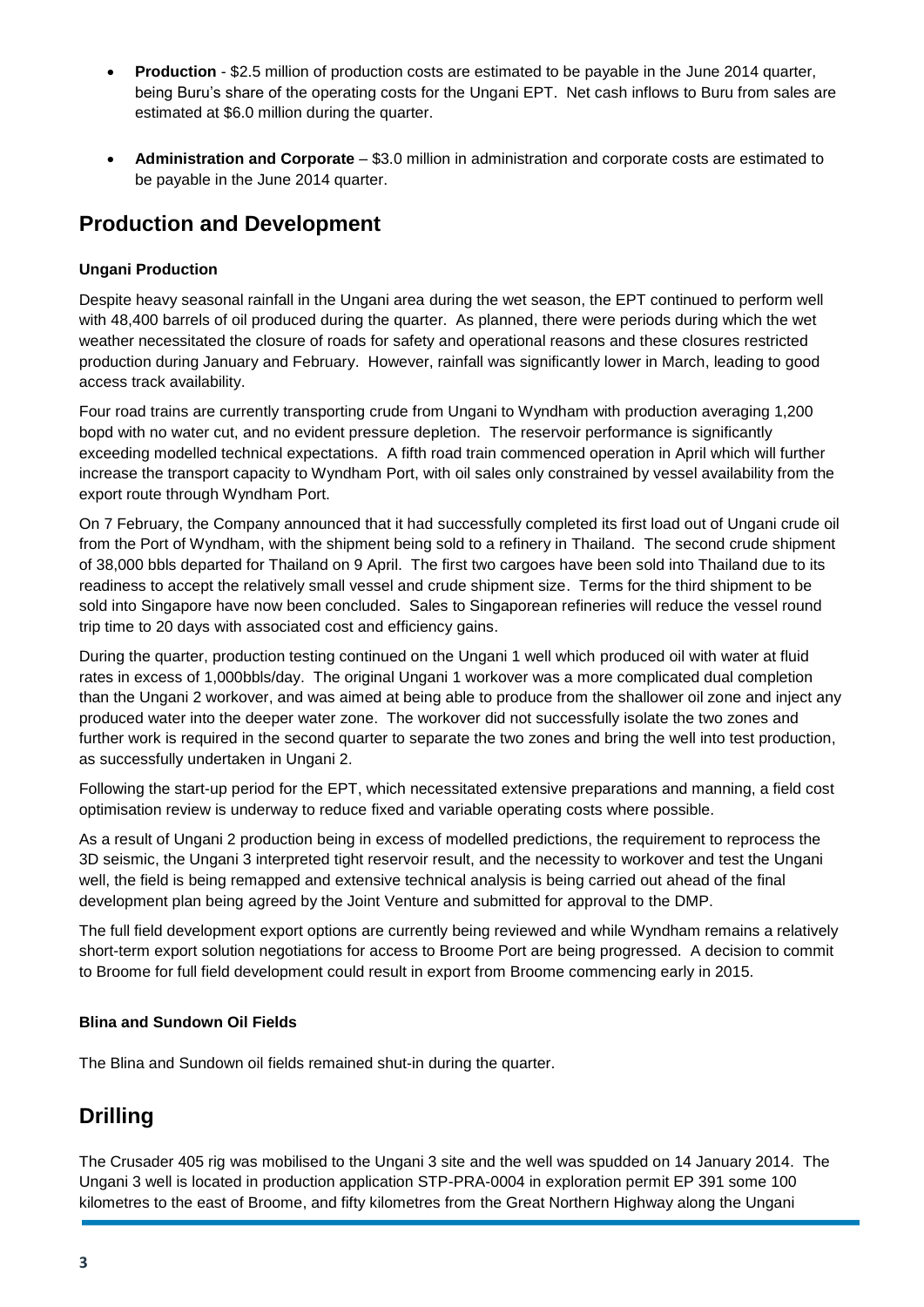access road. Whilst the Ungani 3 well penetrated the top Ungani Dolomite 20m higher than Ungani 1 and intersected an oil saturated Ungani Dolomite section, the highly permeable dolomite present in the Central Field area was not penetrated at the Ungani 3 location. Post well analysis of the Ungani 3 rotary sidewall cores confirmed that the section was oil saturated, but that the vugular porosity encountered in the previous wells was not present at this location. Follow up testing will be conducted to determine the performance of the well for recovery of oil and potentially for disposal of produced water. The testing will include a multi-phase evaluation which will include an initial drawdown on the oil saturated tight reservoir interval.

Further appraisal drilling planned at the Ungani Central Field has been deferred pending the incorporation of the results of the Ungani 3 well, the production history from the EPT, and remapping of the Ungani structure utilising the final reprocessing results from the Ungani 3D seismic survey.

## **Exploration**

The principal exploration activities during the quarter included:

- Planning, in conjunction with Joint Venture Partners, of the 2014 Appraisal and Exploration Programs.
- Progressing regulatory, Traditional Owner and joint venture approvals processes for the 2014 Appraisal and Exploration Programs.

#### **2014 Appraisal and Exploration Programs**

The Ungani 3 result highlighted the fact that advanced processing of 3D seismic data is necessary to ensure optimal well locations. The Ungani trend is highly prospective for additional oil discoveries, but additional seismic data to constrain and optimise future drilling programs is required.

Following the drilling of the Ungani 3 well, the Joint Venture is undertaking a review and ranking of the structures along the Ungani trend to highlight areas requiring additional data, and ranking these areas on the basis of drilling preparedness and structural risk. In addition, a detailed drilling cost review and contracting optimisation program to reduce well costs as much as possible is underway, taking into account the lessons from Ungani 3. Given these circumstances, a prudent operational and commercial decision was taken to release the Crusader 405 rig.

The locations for the two coastal wells funded under the Apache farmin have been selected and these wells are scheduled for the third quarter.

The Ungani North 1 test will be undertaken in conjunction with the mobilisation of equipment for the Laurel tight gas program.

A minimum of 300 sq km and up to 800 sq km of 3D seismic is being planned for the Ungani trend in 2014. A final decision on the size of the program will be made in the June quarter. In addition to the extensive 3D program, up to 1,000km of 2D seismic data will be acquired to mature leads to drillable status in support of a sustained program.

The Laurel tight gas evaluation program is progressing as planned, with field activities expected to commence in August subject to final approvals. Good progress has been made with the regulatory process and community consultation. Contracts for the program are currently being finalised to allow implementation upon receipt of all the required approvals.

#### **Traditional Owner Relations**

The negotiations for long term agreements for the Joint Venture's operations in the Canning Basin are ongoing. Due to the importance of the results of the discussions for future developments and activity, Buru is working to resolve outstanding issues to ensure that any agreements reached provide the basis for long-term alignment.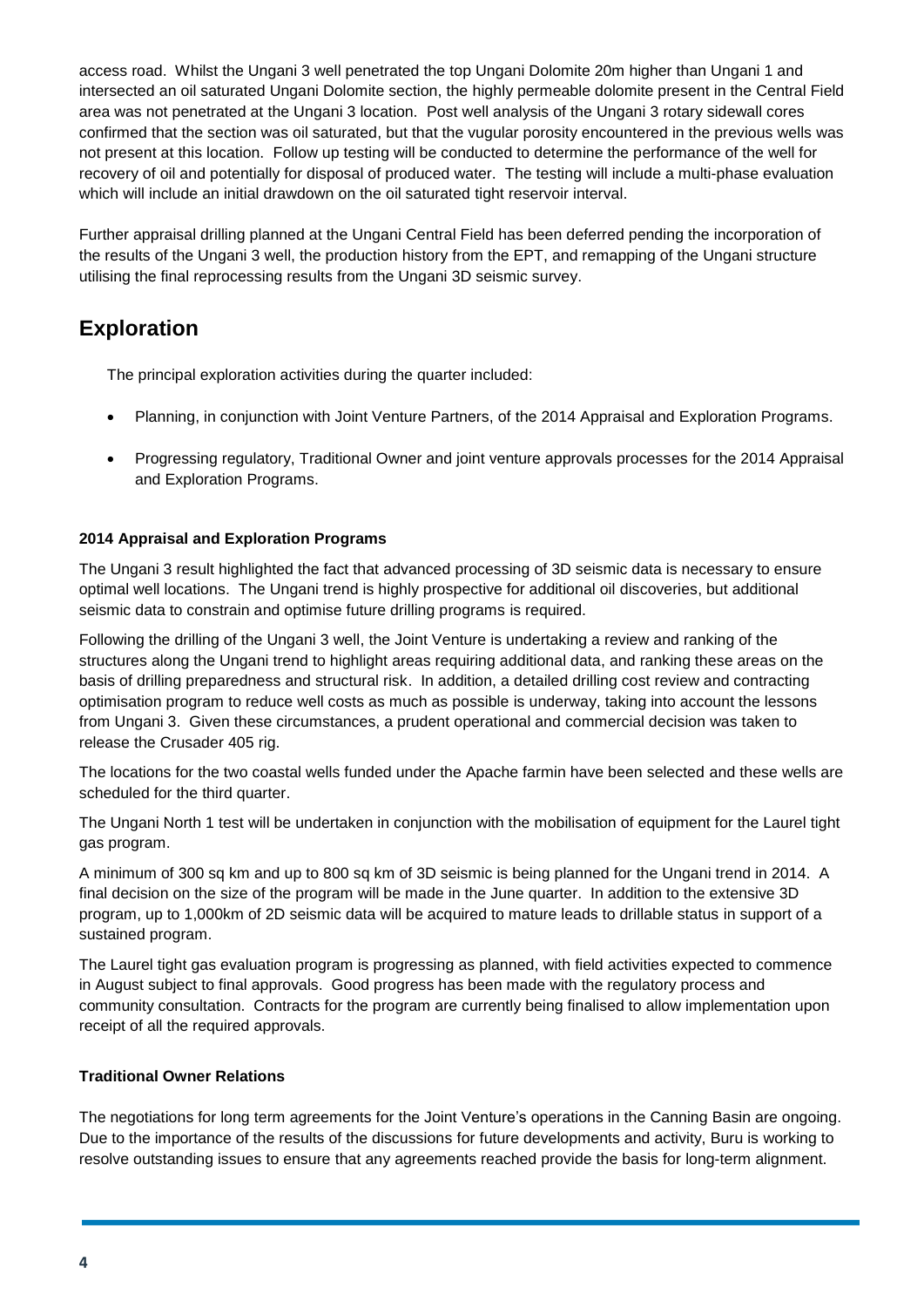As part of the Company's community engagement and awareness program, Buru's community team continued with a program of community briefings throughout the Kimberley area providing information on the Company's 2014 Laurel tight gas stimulation program, and ensuring any concerns raised by the community are addressed. As part of Buru's commitment to transparency and operating excellence, the Company has supported indigenous groups accessing independent expert advice on any possible environmental, social and water impacts of the proposed program, to ensure that the local communities are reliably and independently informed about the merits and of the proposed 2014 Laurel tight gas stimulation program, and to demonstrate that the Company is clearly ensuring that their issues are considered and dealt with through an engagement and risk management program.

## **Corporate**

To ensure that maximum shareholder value is realised from Buru's extensive suite of oil, exploration and gas assets through a sustainable and focused exploration, appraisal and development program, the Company, in co-operation with Mitsubishi, is reviewing the potential of introducing a strategic partner at the asset level to support a major and sustainable exploration, appraisal and development program in the Canning. The process involves extensive preparation, analyses and the use of independent advisors to ensure that Buru is well positioned to attract quality companies, and deliver a material forward program aligned with delivering value outcomes for shareholders. As part of the evaluation process, careful consideration is being given to the impact of any transaction on future activity, funding requirements, Traditional Owner engagement and the overall development of the Canning Basin. J.P. Morgan and Highbury Partnership are supporting the Company during this review.

#### **Resignation of Non-Executive Director**

During the quarter, Non-executive Director Mr Austin Miller resigned from the Buru Board, for personal reasons. Subsequent to Mr Miller's resignation, the Board now consists of Mr Graham Riley (Non-executive Chairman), the Hon Peter Jones, Mr Eric Streitberg (Non-executive Directors) and Dr Keiran Wulff (Managing Director). It is expected that an additional Director will be appointed to the Board during the second half of the calendar year.

## **Managing Director's Comments**

*"The March quarter has been a challenging period for Buru and its shareholders. The commencement of test production and subsequent excellent performance from the extended production test at Ungani 2, which is performing well above expectations, the significant progress on the 2014 Laurel tight gas program preparation and approvals, the commencement of crude export and the delineation of new prospectivity from the 2013 2D Frome Rocks survey set the foundation for a positive quarter and year ahead. This was disappointingly offset*  in the short term by the Ungani 3 appraisal well resulting in the need to reinterpret the Ungani field area with the *reprocessed 3D seismic data. When combined with the coincident decision to acquire a substantial 3D and 2D seismic program, and the need to obtain Joint Venture alignment on the forward program, a financially and operationally prudent decision was made to demobilise the Crusader 405 rig.*

*The 2014 exploration program will now focus on delivering the two coastal exploration wells, a major 2D and 3D seismic program to support a significant 2015 drilling program, and the implementation of the critical Laurel tight gas evaluation program. Whilst the Ungani 3 result and its impact was disappointing, the potential of our assets and forward program are very substantial and we remain committed to delivering material and sustainable long term growth for our shareholders"*.

Dr Keiran Wulff Managing Director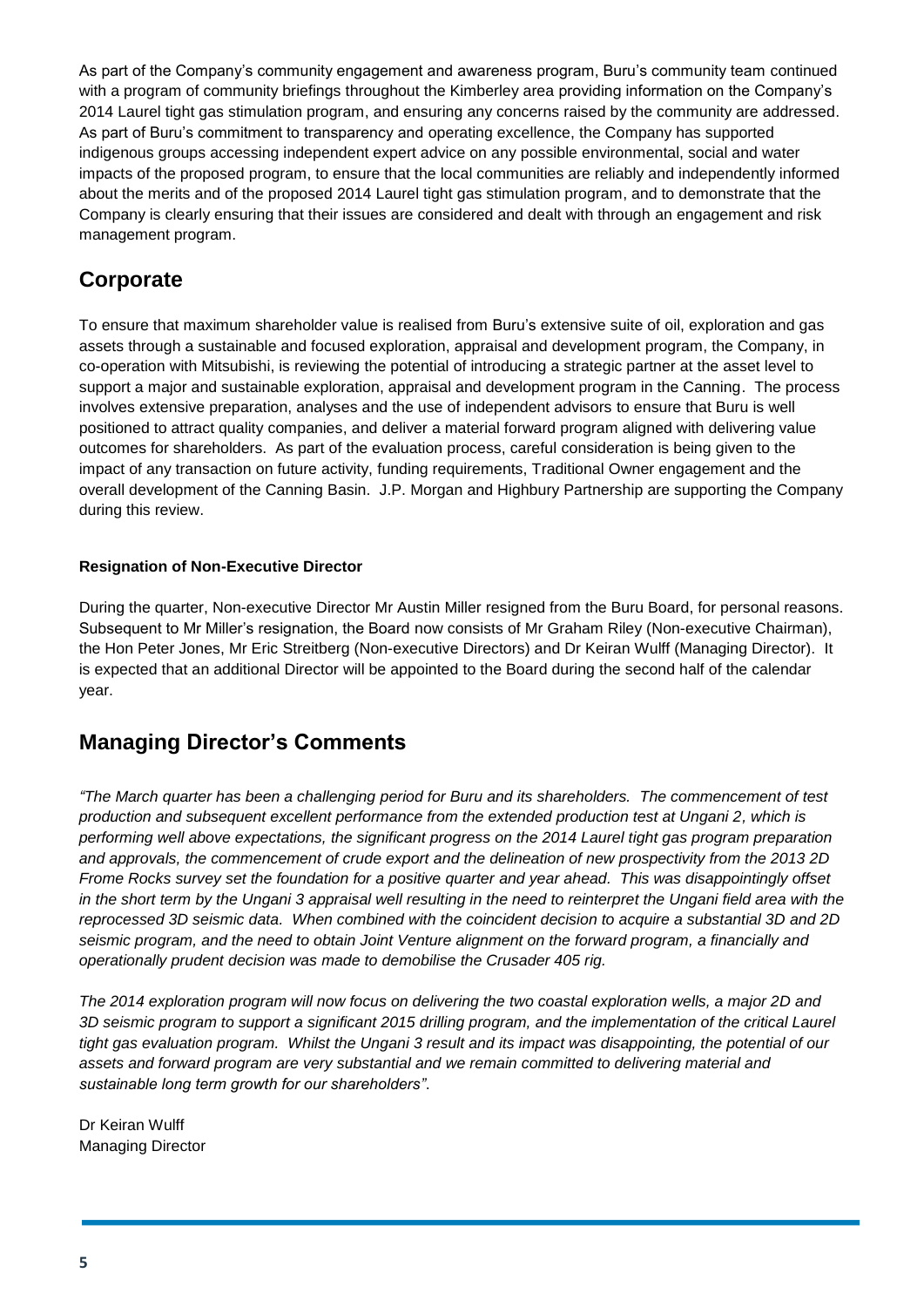## **Schedule of interests in permits as at 31 March 2013**

| <b>PERMIT</b>  | <b>TYPE</b>               | <b>OWNERSHIP</b> | <b>OPERATOR</b>                  | <b>LOCATION</b>   |
|----------------|---------------------------|------------------|----------------------------------|-------------------|
| L <sub>6</sub> | <b>Production license</b> | 100.00%          | <b>Buru Energy Ltd</b>           | Canning Basin, WA |
| L <sub>8</sub> | <b>Production license</b> | 100.00%          | <b>Buru Energy Ltd</b>           | Canning Basin, WA |
| L17            | <b>Production license</b> | 100.00%          | <b>Buru Energy Ltd</b>           | Canning Basin, WA |
| EP129          | <b>Exploration permit</b> | 100.00%          | <b>Buru Energy Ltd</b>           | Canning Basin, WA |
| EP371          | <b>Exploration permit</b> | 50.00%           | <b>Buru Energy Ltd</b>           | Canning Basin, WA |
| EP390          | <b>Exploration permit</b> | 50.00%           | <b>Buru Energy Ltd</b>           | Canning Basin, WA |
| EP391          | <b>Exploration permit</b> | 50.00%           | <b>Buru Energy Ltd</b>           | Canning Basin, WA |
| EP428          | <b>Exploration permit</b> | 50.00%           | <b>Buru Energy Ltd</b>           | Canning Basin, WA |
| EP431          | <b>Exploration permit</b> | 50.00%           | <b>Buru Energy Ltd</b>           | Canning Basin, WA |
| EP436          | <b>Exploration permit</b> | 50.00%           | <b>Buru Energy Ltd</b>           | Canning Basin, WA |
| EP438          | <b>Exploration permit</b> | 62.50%           | <b>Buru Energy Ltd</b>           | Canning Basin, WA |
| EP457          | <b>Exploration permit</b> | 37.50%           | Buru Fitzroy Pty Ltd             | Canning Basin, WA |
| EP458          | <b>Exploration permit</b> | 37.50%           | Buru Fitzroy Pty Ltd             | Canning Basin, WA |
| EP471          | <b>Exploration permit</b> | 50.00%           | <b>Buru Energy Ltd</b>           | Canning Basin, WA |
| EP472          | <b>Exploration permit</b> | 50.00%           | <b>Buru Energy Ltd</b>           | Canning Basin, WA |
| EP473          | <b>Exploration permit</b> | 50.00%           | <b>Buru Energy Ltd</b>           | Canning Basin, WA |
| EP474          | <b>Exploration permit</b> | 100.00%          | <b>Buru Energy Ltd</b>           | Canning Basin, WA |
| EP476          | <b>Exploration permit</b> | 50.00%           | <b>Buru Energy Ltd</b>           | Canning Basin, WA |
| EP477          | <b>Exploration permit</b> | 50.00%           | Buru Energy (Acacia) Pty<br>Ltd  | Canning Basin, WA |
| EP478          | <b>Exploration permit</b> | 50.00%           | Buru Energy (Acacia) Pty<br>l td | Canning Basin, WA |
| PL7            | Onshore pipeline license  | 100.00%          | <b>Buru Energy Ltd</b>           | Canning Basin, WA |

## **Glossary**

2D Two Dimensional 3D Three Dimensional Bopd Barrels of oil per day

AES Advanced Energy Services BCGS Basin Centred Gas System Buru or the Company Buru Energy Limited (ASX code: BRU) DMP **DMP** Western Australian Department of Mines and Petroleum<br>
FRT Fact and Petroleum<br>
Fact and Petroleum<br>
Fact and Petroleum<br>
Taxtended production test Extended production test FID<br>
Final Investment Decision<br>
Mitsubishi Corporation<br>
Mitsubishi Corporation Mitsubishi Corporation

## **Competent Persons Statement**

Information in this release related to exploration and production results and petroleum resources is based on information compiled by Eric Streitberg who is a Director employee of Buru Energy Limited. Mr Streitberg is a Fellow of the Australian Institute of Mining and Metallurgy and the Australian Institute of Company Directors, and a member and Certified Petroleum Geologist of the American Association of Petroleum Geologists. He has over 38 years of relevant experience. Mr Streitberg consents to the inclusion of the information in this report.

Buru Energy Limited ABN 71 130 651 437

Address: Level 2, 88 William Street, Perth WA 6000 Postal Address: PO Box 7794, Perth Cloisters Square WA 6850



Communications: Free call: 1800 337 330 or Email: info@buruenergy.com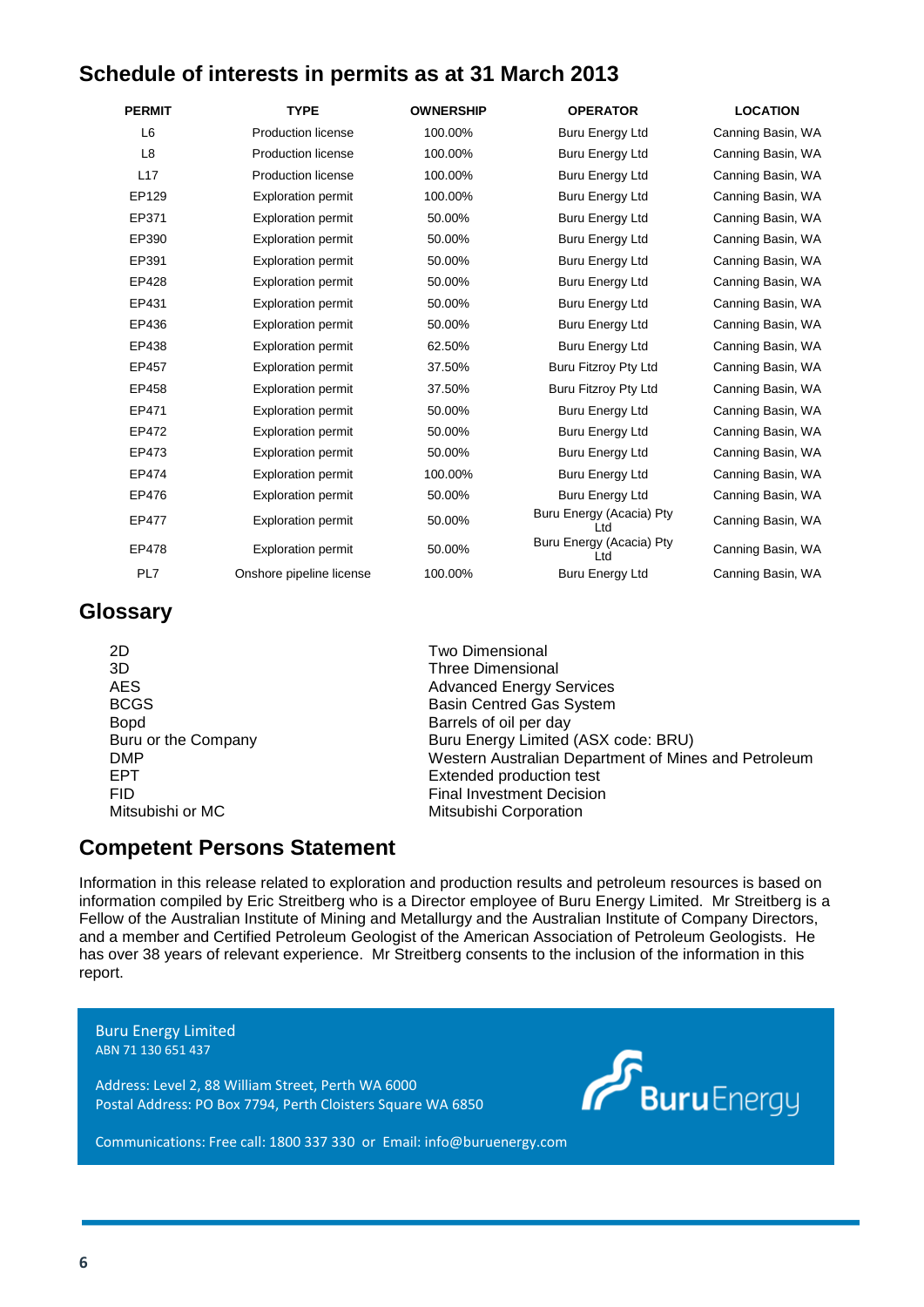*Rule 5.5*

## **Appendix 5B**

## **Mining exploration entity and oil and gas exploration entity quarterly report**

Introduced 1/7/96. Origin: Appendix 8. Amended 1/7/97, 1/7/98, 30/9/2001, 1/6/10, 17/12/10, 1/5/13

#### Name of entity **BURU ENERGY LIMITED**

ABN Quarter ended ("current quarter") 71 130 651 437 **31 March 2014** 

#### **Consolidated statement of cash flows**

|      |                                                 | Current quarter | Year to date |
|------|-------------------------------------------------|-----------------|--------------|
|      |                                                 | A('000)         | A('000)      |
|      | Cash flows related to operating activities      |                 |              |
| 1.1  | Receipts from product sales and related debtors | 2,060           | 2,060        |
| 1.2  | Payments for<br>(a) exploration & evaluation    | (2,742)         | (2,742)      |
|      | (b) development                                 | (8,978)         | (8,978)      |
|      | (c) production                                  | (2,142)         | (2,142)      |
|      | (d) administration                              | (3,244)         | (3,244)      |
| 1.3  | Dividends received                              |                 |              |
| 1.4  | Interest and other items of a similar nature    |                 |              |
|      | received                                        | 423             | 423          |
| 1.5  | Interest and other costs of finance paid        |                 |              |
| 1.6  | Income taxes paid                               |                 |              |
| 1.7  | Payments for restoration to existing producing  |                 |              |
|      | assets                                          |                 |              |
|      | Net operating cash flows                        | (14, 623)       | (14, 623)    |
|      | Cash flows related to investing activities      |                 |              |
| 1.8  | Payment for purchases of:                       |                 |              |
|      | (a) fixed assets                                | (857)           | (857)        |
| 1.9  | Proceeds from sale of:                          |                 |              |
|      | (a) fixed assets                                |                 |              |
| 1.10 | Loans to other entities                         |                 |              |
| 1.11 | Loans repaid by other entities                  |                 |              |
| 1.12 | Transfer of Cash Held in Escrow                 |                 |              |
|      | Net investing cash flows                        | (857)           | (857)        |
| 1.13 | Total operating and investing cash flows        |                 |              |
|      | (carried forward)                               | (15,480)        | (15,480)     |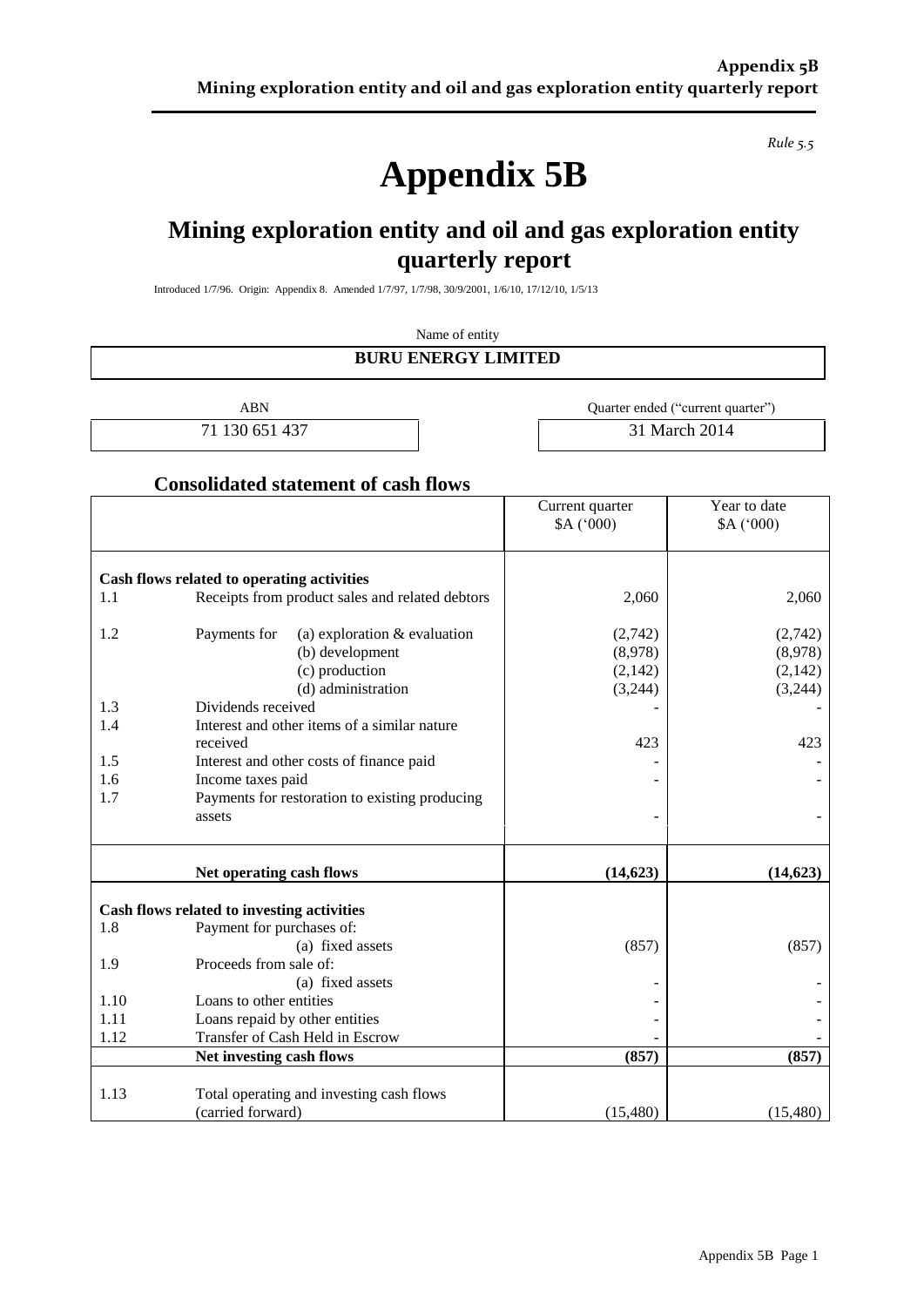| 1.13 | Total operating and investing cash flows<br>(brought forward) | (15, 480) | (15, 480) |
|------|---------------------------------------------------------------|-----------|-----------|
|      |                                                               |           |           |
|      | Cash flows related to financing activities                    |           |           |
| 1.14 | Proceeds from issues of shares, options, etc.                 |           |           |
| 1.15 | Proceeds from sale of forfeited shares                        |           |           |
| 1.16 | Proceeds from borrowings                                      |           |           |
| 1.17 | Repayment of borrowings                                       |           |           |
| 1.18 | Dividends paid                                                |           |           |
| 1.19 | Loan pursuant to the employee share                           |           |           |
|      | acquisition scheme                                            |           |           |
|      | Net financing cash flows                                      |           |           |
|      |                                                               |           |           |
|      | Net increase (decrease) in cash held                          | (15, 480) | (15, 480) |
| 1.20 | Cash at beginning of quarter/year to date                     | 60,251    | 60,251    |
| 1.21 | Exchange rate adjustments to item 1.20                        | (49)      | (49)      |
|      | Cash at end of quarter                                        | 44,722    | 44,722    |

#### **Payments to directors of the entity and associates of the directors Payments to related entities of the entity and associates of the related entities**

|      |                                                                  | Current quarter<br>\$A |
|------|------------------------------------------------------------------|------------------------|
| 1.23 | Aggregate amount of payments to the parties included in item 1.2 | 486,873                |
| 1.24 | Aggregate amount of loans to the parties included in item 1.10   |                        |
| 1.25 | Explanation necessary for an understanding of the transactions   |                        |
|      | N/A                                                              |                        |

#### **Non-cash financing and investing activities**

| liabilities but did not involve cash flows                                                                  |
|-------------------------------------------------------------------------------------------------------------|
|                                                                                                             |
| In August 2013, Buru Energy Ltd ("Buru") and Alcoa of Australia Ltd ("Alcoa") entered into an agreement     |
| for up to \$20,000,000 of the escrowed funds to be applied to fund the next phase of the appraisal program  |
| for the Laurel wet gas accumulation. The balance will be retained in the escrow account. As part of this    |
| agreement, Alcoa has the right to extend the gas sales contract final investment decision (FID) date on an  |
| annual basis until 1 January 2018. If a FID is not reached by 1 January 2018, Buru will be obliged to repay |
| the \$40,000,000 gas prepayment in three tranches on 31 December 2018, 31 December 2019 and 31              |
| December 2020 respectively. The cash balance in escrow has received interest of \$6,083,450, taking the     |
| total escrowed cash balance to \$26,083,450. This is not included in the cash balance at the end of the     |
| quarter.                                                                                                    |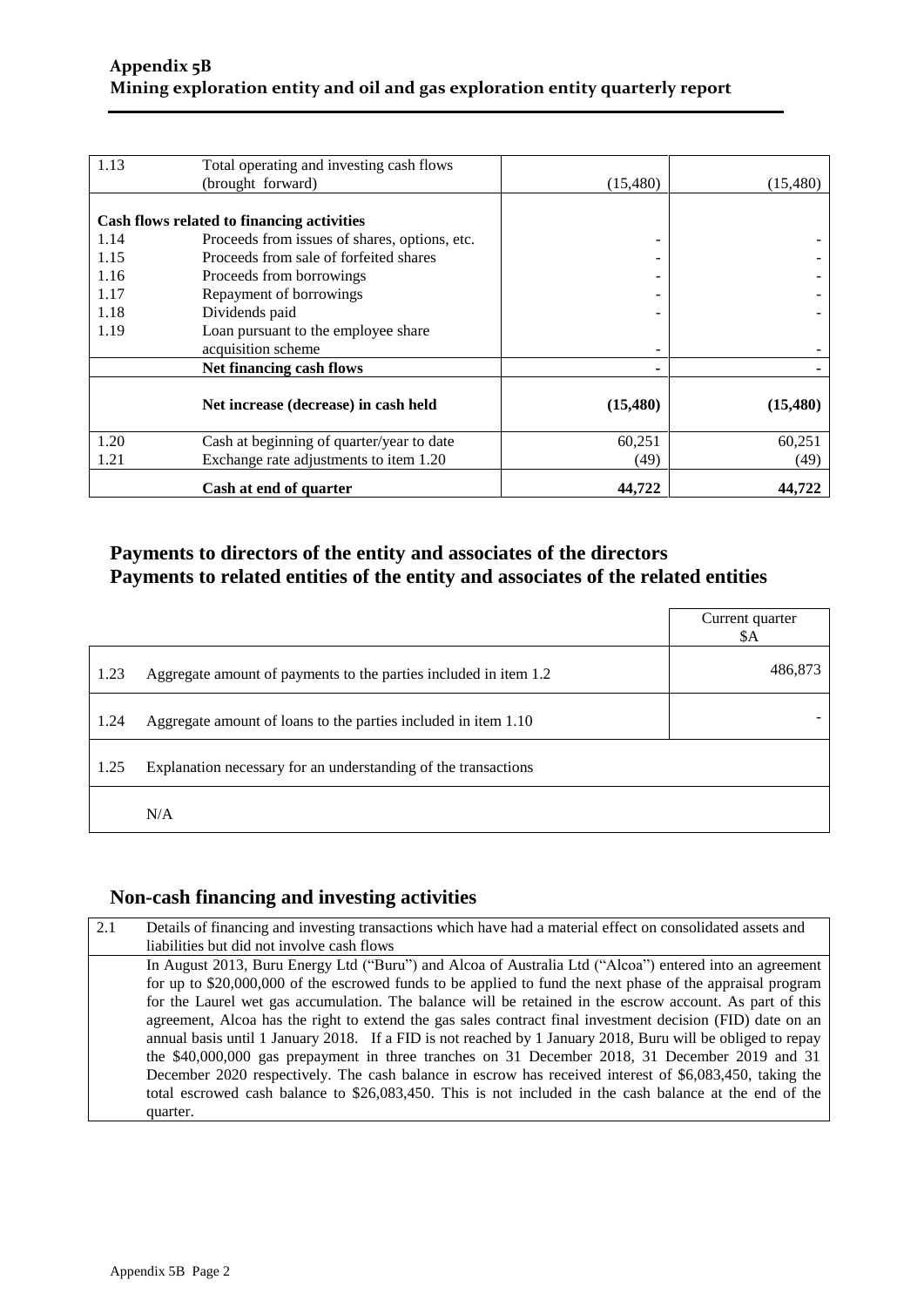| $\sqrt{2.2}$ | Details of outlays made by other entities to establish or increase their share in projects in which the reporting |
|--------------|-------------------------------------------------------------------------------------------------------------------|
|              | entity has an interest                                                                                            |
|              | N/A                                                                                                               |
|              |                                                                                                                   |

#### **Financing facilities available**

*Add notes as necessary for an understanding of the position.*

|     |                             | Amount available<br>ðА | Amount used<br>\$A |
|-----|-----------------------------|------------------------|--------------------|
|     | Loan facilities             | -                      |                    |
| 3.2 | Credit standby arrangements |                        |                    |

#### **Estimated cash outflows for next quarter**

|     |                                  | A('000) |
|-----|----------------------------------|---------|
| 4.1 | Exploration and evaluation       | 4,500   |
| 4.2 | Development                      | 500     |
| 4.3 | Production (net of cash inflows) | (3,500) |
| 4.4 | Administration                   | 3,000   |
|     | <b>Total</b>                     | 4,500   |

## **Reconciliation of cash**

| Reconciliation of cash at the end of the quarter (as shown in the<br>consolidated statement of cash flows) to the related items in the<br>accounts is as follows. |                               | Current quarter<br>A('000) | Previous quarter<br>A('000) |
|-------------------------------------------------------------------------------------------------------------------------------------------------------------------|-------------------------------|----------------------------|-----------------------------|
| 5.1                                                                                                                                                               | Cash on hand and at bank      | 10,656                     | 10,411                      |
| 5.2                                                                                                                                                               | Deposits at call              | 34,066                     | 49,840                      |
| 5.3                                                                                                                                                               | Bank overdraft                |                            |                             |
|                                                                                                                                                                   | Total: cash at end of quarter | 44.722                     | 60,251                      |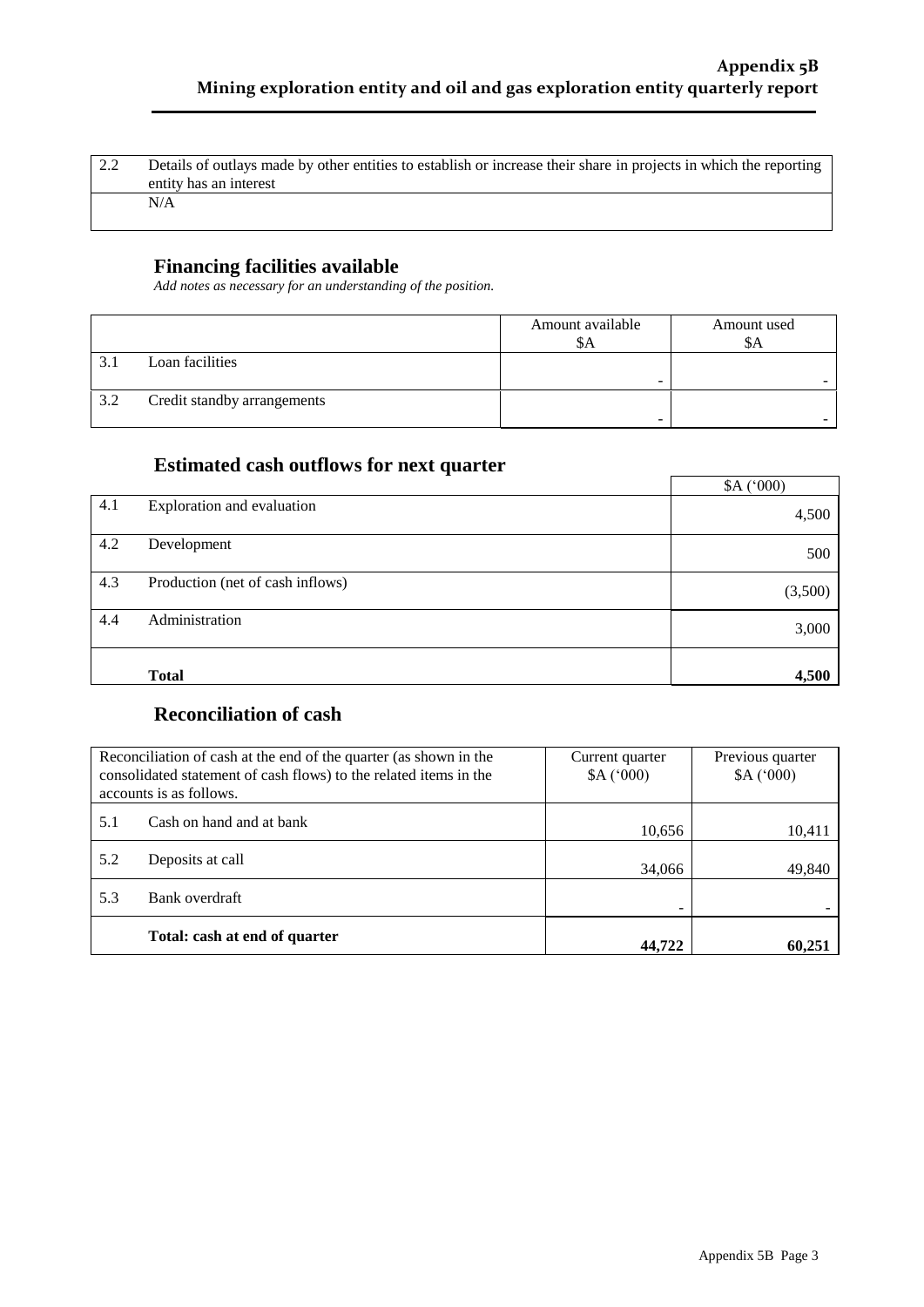|  | Changes in interests in mining tenements and petroleum tenements |  |
|--|------------------------------------------------------------------|--|
|  |                                                                  |  |

|     |                                                                        | Tenement<br>reference<br>and location | Nature of interest<br>(note (2))                                                                                                                                                     | Interest at<br>beginning of | Interest at end of<br>quarter      |
|-----|------------------------------------------------------------------------|---------------------------------------|--------------------------------------------------------------------------------------------------------------------------------------------------------------------------------------|-----------------------------|------------------------------------|
| 6.1 | Interests in mining<br>tenements<br>relinquished,<br>reduced or lapsed | L15<br>R <sub>1</sub>                 | assigned<br>Buru<br>interest<br>to<br>Gulliver Productions Pty Ltd<br>and Indigo Oil Pty Ltd on 24<br>February 2014.<br>assigned interest to<br>Buru<br>Gulliver Productions Pty Ltd | quarter<br>15.50%<br>43.28% | N <sub>il</sub><br>N <sub>il</sub> |
| 6.2 | Interests in mining<br>tenements<br>acquired or<br>increased           | EP438                                 | and Indigo Oil Pty Ltd on 24<br>February 2014.<br>Buru acquired interest from<br>Gulliver Productions Pty Ltd<br>and Indigo Oil Pty Ltd on 24<br>February 2014.                      | 37.50%                      | 62.50%                             |
|     |                                                                        |                                       |                                                                                                                                                                                      |                             |                                    |

#### **Issued and quoted securities at end of current quarter**

*Description includes rate of interest and any redemption or conversion rights together with prices and dates.*

|      |                                                                                                                               | Total number | Number<br>quoted | Issue price per<br>security (see<br>note $3)$ | Amount paid up<br>per security (see<br>note $3)$ |
|------|-------------------------------------------------------------------------------------------------------------------------------|--------------|------------------|-----------------------------------------------|--------------------------------------------------|
| 7.1  | <b>Preference +securities</b><br>(description)                                                                                | N/A          | N/A              | N/A                                           | N/A                                              |
| 7.2  | Changes during quarter<br>(a) Increases through issues<br>(b) Decreases through returns of<br>capital, buy-backs, redemptions |              |                  |                                               |                                                  |
| 7.3  | <sup>+</sup> Ordinary securities                                                                                              | 298,505,530  | 298,505,530      | N/A                                           | N/A                                              |
| 7.4  | Changes during quarter<br>(a) Increases through issues<br>(b) Decreases through returns of<br>capital, buy-backs              |              |                  |                                               |                                                  |
| 7.5  | +Convertible debt securities<br>(description)                                                                                 | N/A          | N/A              | N/A                                           | N/A                                              |
| 7.6  | Changes during quarter<br>(a) Increases through issues<br>(b) Decreases through securities<br>matured, converted              |              |                  |                                               |                                                  |
| 7.7  | Options (description and<br>conversion factor)                                                                                | 1,339,800    |                  | <b>Exercise</b> price<br>\$4.04               | <b>Expiry date</b><br>31 Dec 2014                |
| 7.8  | Issued during quarter                                                                                                         |              |                  |                                               |                                                  |
| 7.9  | Exercised during quarter                                                                                                      |              |                  |                                               |                                                  |
| 7.10 | Expired during quarter                                                                                                        |              |                  |                                               |                                                  |
| 7.11 | Debentures (totals only)                                                                                                      | N/A          | N/A              |                                               |                                                  |
| 7.12 | Unsecured notes (totals only)                                                                                                 | N/A          | N/A              |                                               |                                                  |